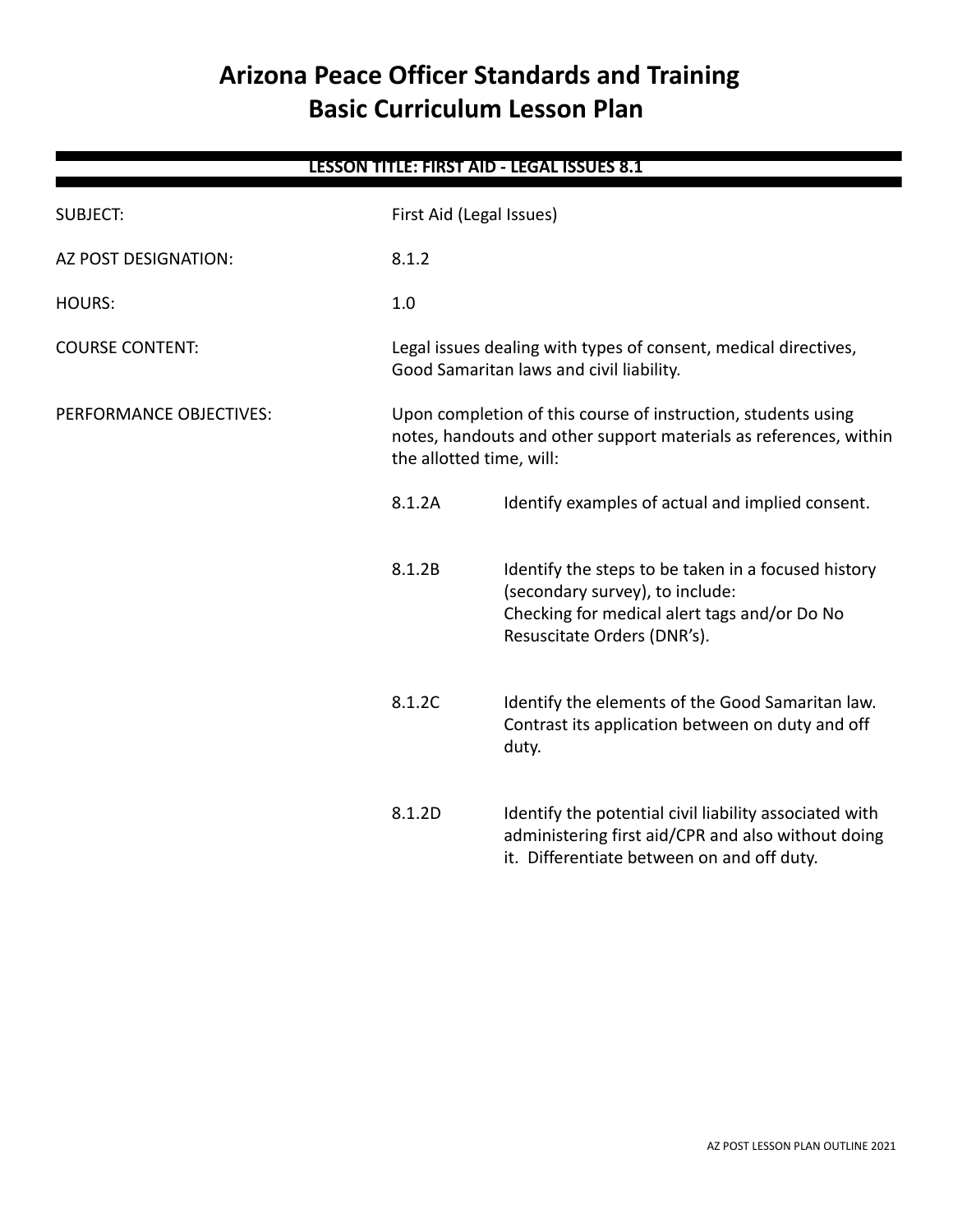| <b>LESSON TITLE:</b><br><b>FIRST AID</b><br><b>LEGAL ISSUES</b> | PAGE: 2                                                  |                     |  |
|-----------------------------------------------------------------|----------------------------------------------------------|---------------------|--|
| DATE FIRST PREPARED:                                            | September 1997                                           |                     |  |
| PREPARED BY:                                                    | Del Miller                                               |                     |  |
| <b>REVIEWED - REVISED:</b>                                      | David Kleinman                                           | DATE: December 1998 |  |
| <b>REVIEWED - REVISED:</b>                                      | Sgt. Bill Wright - ALEA                                  |                     |  |
|                                                                 | Course Revision 2001                                     | DATE: January 2001  |  |
| <b>REVIEWED - REVISED:</b>                                      | <b>SME Committee</b>                                     | DATE: October 2003  |  |
| <b>REVIEWED - REVISED:</b>                                      | Officer Tim Taylor, SME Chairman                         | DATE: February 2004 |  |
| <b>REVIEWED - REVISED:</b>                                      | Officer Tim Taylor, SME Chairman                         | DATE: February 2005 |  |
| <b>REVIEWED - REVISED:</b>                                      | AZPOST (DocX)                                            | DATE: March 2022    |  |
| AZ POST - APPROVAL:                                             | <b>Richard Watling</b>                                   | DATE: February 2005 |  |
| AZ POST - APPROVAL:                                             | Lori Wait                                                | DATE: March 2022    |  |
| <b>INSTRUCTOR REFERENCES:</b>                                   |                                                          |                     |  |
| <b>CLASS LEVEL:</b>                                             | Student                                                  |                     |  |
| <b>TRAINING AIDS:</b>                                           |                                                          |                     |  |
| <b>INSTRUCTIONAL STRATEGY:</b>                                  | Lecture and discussion.                                  |                     |  |
| <b>SUCCESS CRITERIA:</b>                                        | 70% or higher on a written, multiple-choice examination. |                     |  |
| <b>COMPUTER FILE NAME:</b>                                      | Legal Issues                                             |                     |  |
| DATE RELEASED TO THE SHARE FILE:                                | May 27, 2022                                             |                     |  |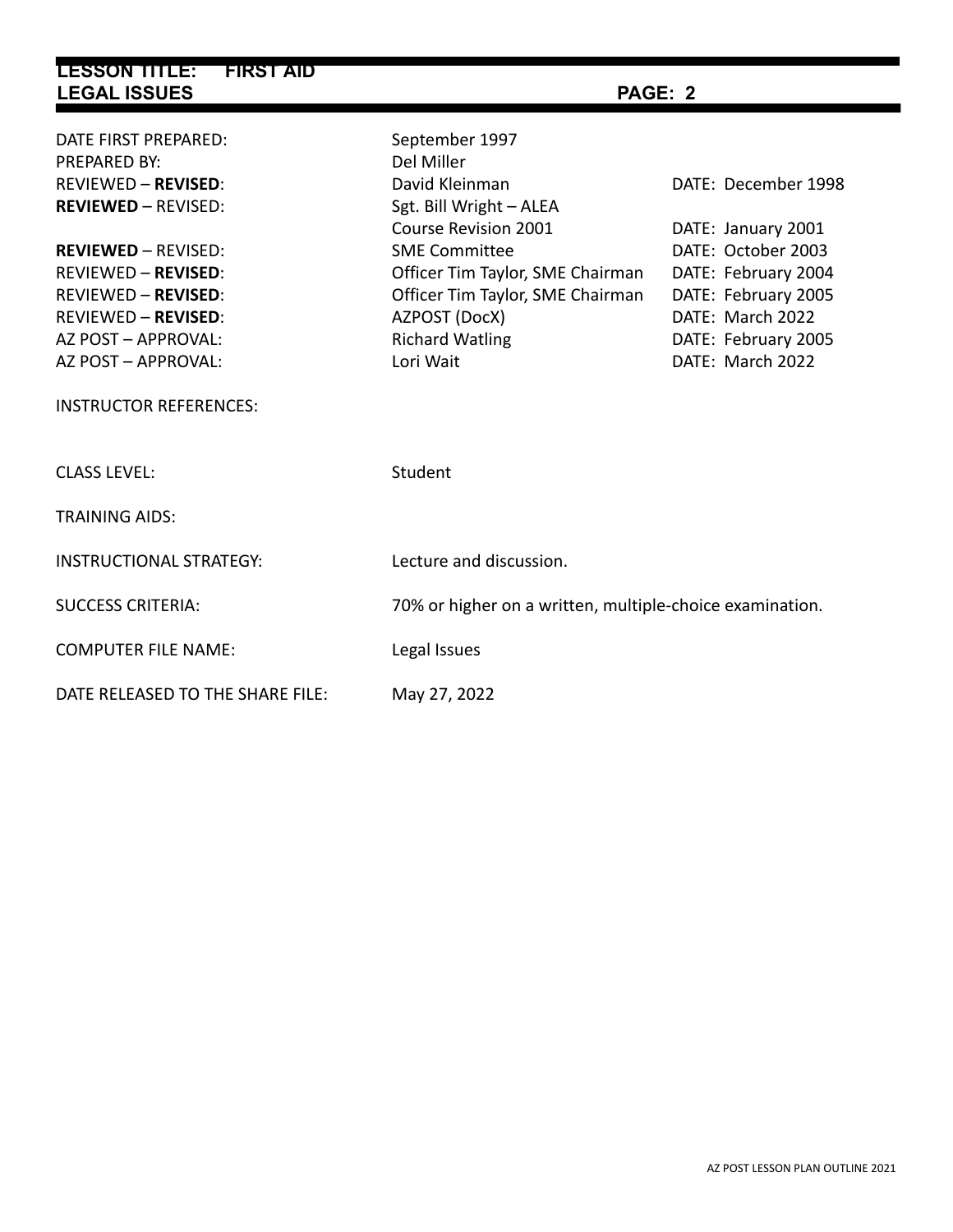## **LESSON TITLE: FIRST AID LEGAL ISSUES PAGE: 3**

#### **I. INTRODUCTION**

- A. Instructor (self) introduction.
- B. Preview of performance objectives.

### **II. CONSENT P. O. 8.1.2A**

- A. **Actual consent:** The patient gives authorization or consent either in written or verbal form. The patient must be informed of your intent. Police officers are not always recognized as medical help.
	- 1. **Adult**: Again, the patient must be informed of your intent. Identify yourself and ask, "Can I help you?"
	- 2. **Minor/mentally ill**: A parent or guardian is present and gives consent or gives consent via the telephone. If you are unable to reach the parent, contact a close relative, such as a grandparent, aunt, etc.
- B. **Implied consent:** The patient is incapacitated due to an injury (unconscious or in an extremely confused state) and injuries are significant enough to cause death, disability or a worsened condition if the patient is not treated. In such a case, it is assumed that consent would be given.

### **P. O. 8.1.2A**

C. **Pre-hospital directives:** This form lists what interventions a person wants or does not want. This is specifically for pre-hospital personnel. It is different from a Do Not Resuscitate (DNR) or a Living Will. It will always be an orange form and either 8" x 11" or a wallet-sized card. Check to see if it is completely filled out. It should have a photo or a description of the patient.

#### **P. O. 8.1.2B**

- D. **Protective custody:** This can be used for a juvenile with no available guardian who is seriously injured and/or patients with a mental impairment and significant injury.
- E. **Refusals**: This is one (1) of the most litigious areas of medical treatment. A patient must be mentally competent and an adult to refuse treatment. All refusals must be documented as well as patient injuries and how they refused. Refusals should be witnessed. It is best to have a patient refuse treatment to EMS personnel, rather than to an officer only.

#### **III. GOOD SAMARITAN LAW – A.R.S. §32-1471 P. O. 8.1.2C**

A. Any health care provider licensed or certified to practice as such in this state or elsewhere, or a licensed ambulance attendant, or pilot as defined in §14-1831, or any other person who renders emergency care at a public gathering, or at the scene of any emergency occurrence gratuitously and in good faith shall not be liable for any civil or other damages as the result of any act or omission by which person rendering the emergency care, or as the result of any failure to act to provide or arrange for further medical treatment or care for the injured persons, unless such person, while rendering such emergency care, is guilty of gross negligence. As amended laws 1978, CH.205.1.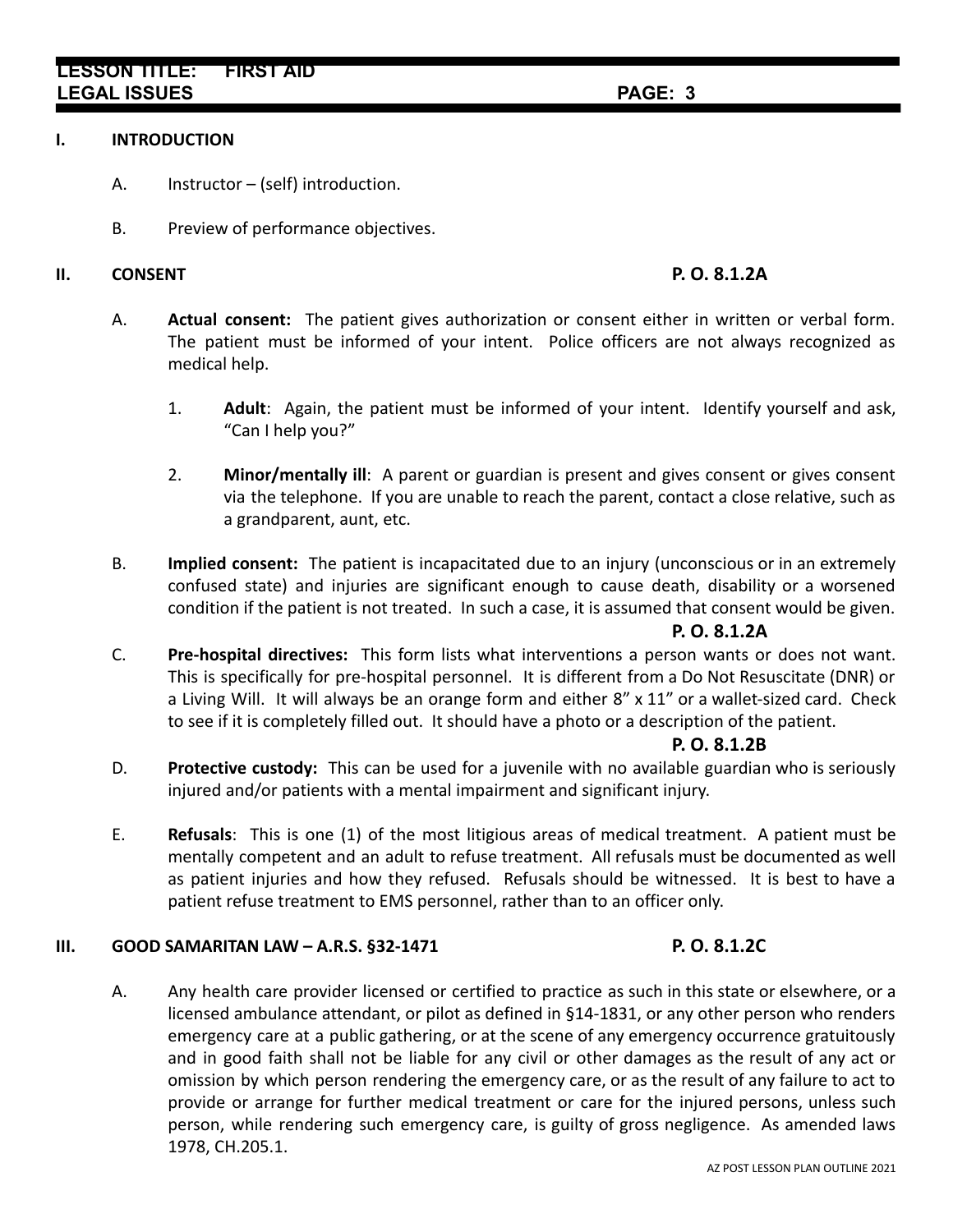B. Elements. **P. O. 8.1.2C**

- 1. Gratuitously without pay.
- 2. In good faith believing that you are doing the act to the best of your knowledge and ability.
- 3. Gross negligence failing or omitting to do something that a reasonable person would do or doing something that a reasonable person would not do.
- C. Protection under the law. **P. O. 8.1.2C**

- 1. On duty legal opinion is that it would probably not apply because police officers are being paid for their actions. (The Good Samaritan law does not protect officers on duty)
- 2. Off duty legal opinion is that it would apply because the officer is acting as any other person.

### **IV. DUTY TO ACT**

- A. Legal opinion is that a reasonable person would expect a police officer to render what medical aid they are capable of while on duty. **P. O. 8.1.2D**
- B. There is no statutory requirement under Arizona Revised Statutes for a police officer to render medical aid.
- C. Considerations.
	- 1. Department policy is it a policy of your agency that you will or will not render medical aid?
	- 2. Job description is it listed under your duties as a police officer?
	- 3. Training you can only do what you have been trained in. However, once trained would a reasonable person expect you to use that training, unless it was specified that you wouldn't?
	- 4. Department mottos does your patrol car say something like, "To protect and serve" on the side or does your department have a motto like, "Providing service to the citizens of Elbow, Arizona"?
- D. Case law.
	- 1. Battista vs. Olson police officers did not summon aid for an intoxicated, drugged arrestee who was having respiratory problems. Damages of \$1,000,000 were awarded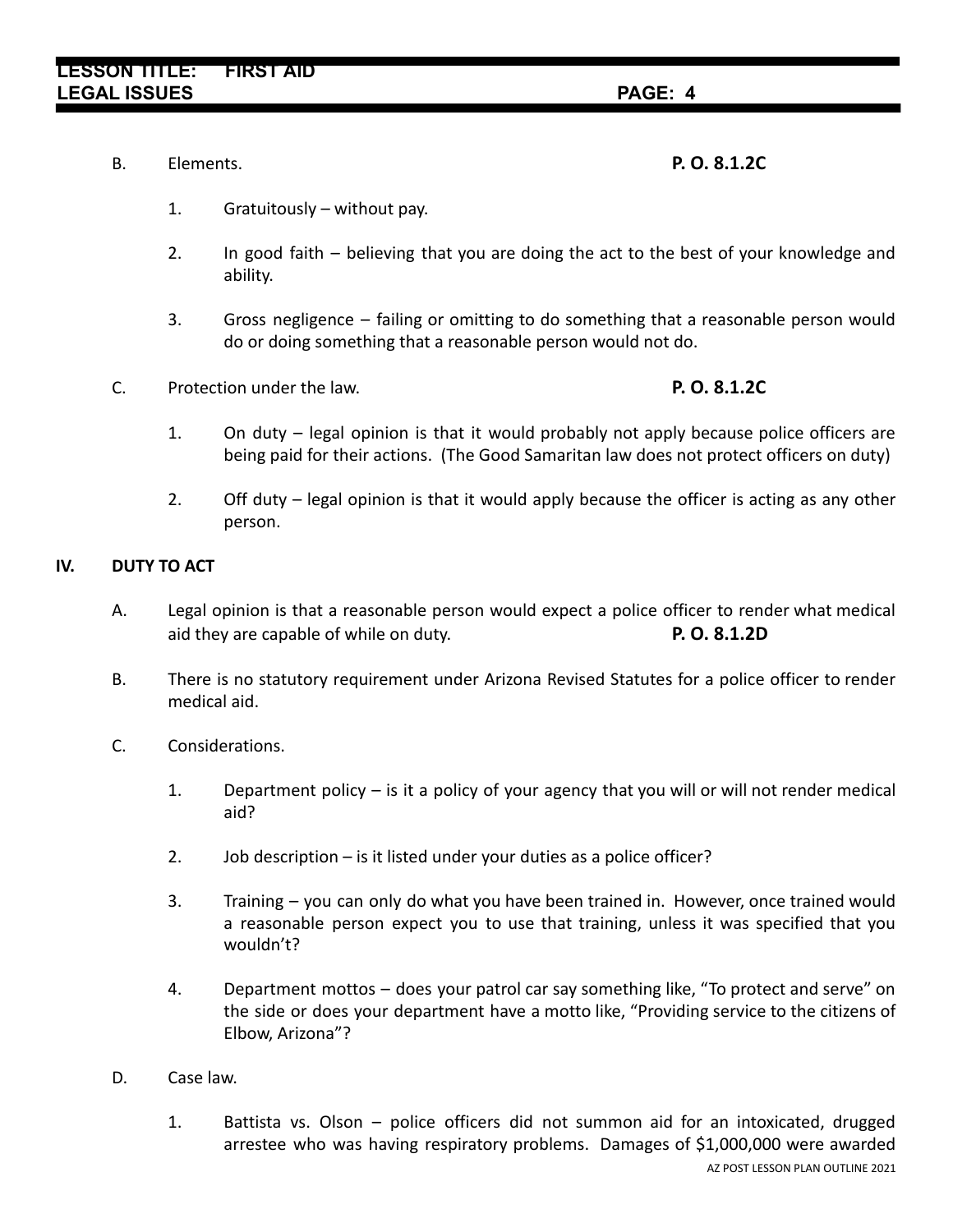against the police department.

- 2. Canton vs. Ohio if a certain type of activity is occurring regularly while a police officer is on duty then the police agency has a definite duty to respond to the problem and to provide the officer with training. Because officers will encounter sick and injured patients, training must be provided.
- E. Avoiding civil liability. **P. O. 8.1.2D**
	- 1. Always follow department policy.
	- 2. Always follow federal, state or local law.
	- 3. Always document all actions taken or not taken and why.
	- 4. Only provide what treatment you have been trained for and what is authorized by your agency.
	- 5. Make sure you have the proper equipment to do the job.
	- 6. Make sure EMS is en route.
- F. On or off duty. **P. O. 8.1.2D**

- 1. On duty if your agency requires you to provide medical care then your agency provides liability coverage for your actions as long as your actions are reasonable and not grossly negligent.
- 2. Off duty coverage is from the good samaritan law.
- G. Special circumstances.
	- 1. Abandonment once you have started care for a patient you may not leave that patient until you can turn over care to someone of your level or higher. Exceptions are for personal safety. Being called away for a higher priority call is not an exception. Care is established once you start or offer care.
- H. A medical scene may be a crime scene.
	- 1. Evidence.
	- 2. Witnesses.
	- 3. Determine if medical or law enforcement is the priority. Even with life threatening injuries at a scene you may be needed somewhere else, such as doing point control to prevent further injuries.